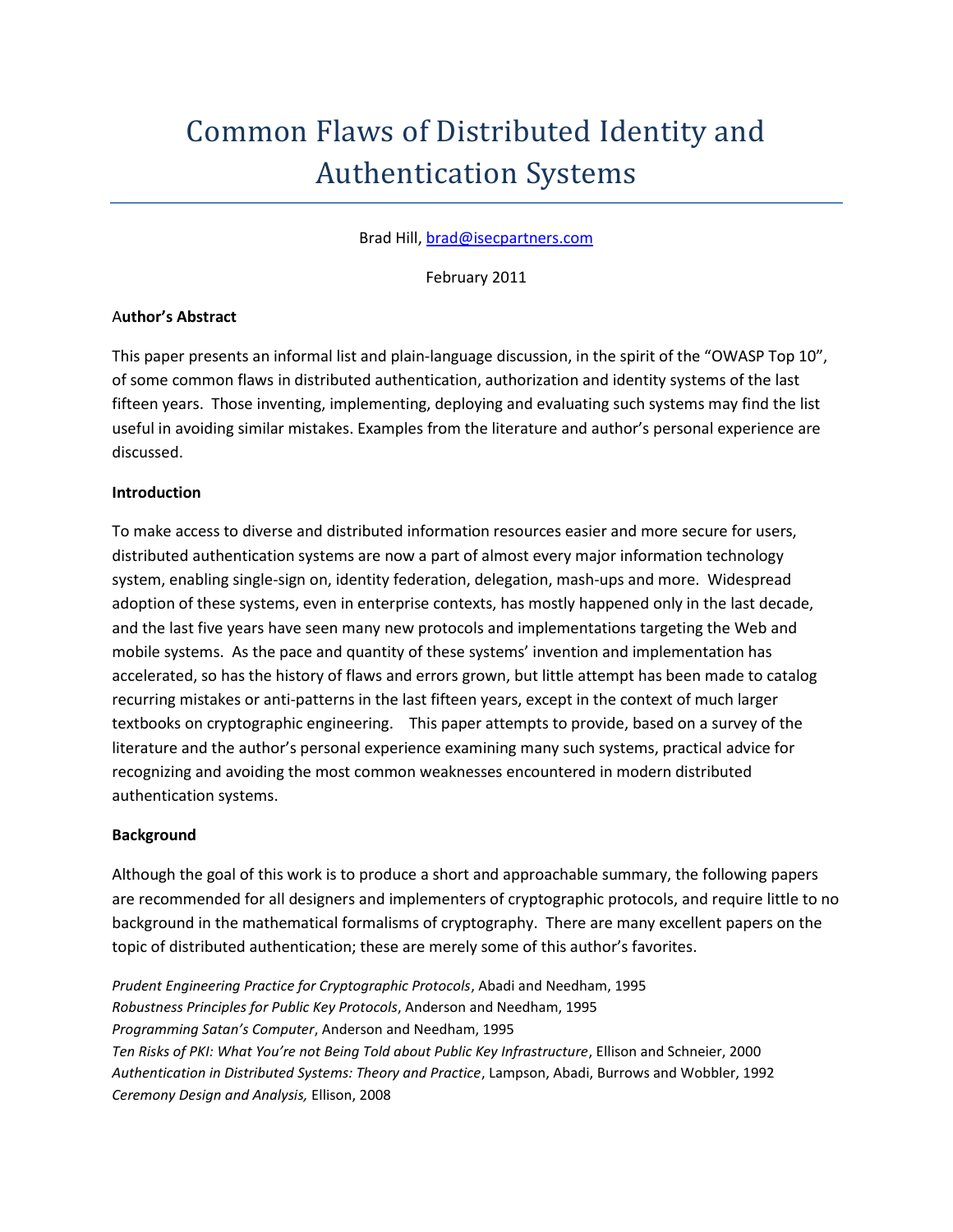For those who have a higher tolerance for notation, the following are also recommended:

*Using encryption for authentication in large networks of computers*, Needham and Schroeder, 1978 *Trust Relationships in Secure Systems – A Distributed Authentication Perspective*, Yahalom, Klein and Beth, 1993 *A taxonomy of Replay Attacks*, Syverson, 1994 *Some New Attacks upon Security Protocols*, Lowe, 1996 *Federated Identity-Management Protocols (Transcript of Discussion)*, Pfitzmann, 2005

Excellent books providing a broad background on the subjects of cryptography, protocol engineering and authentication include:

*Cryptography Engineering: Design Principles and Practical Applications*, Ferguson, Schneier and Kohno, 2010 *Security Engineering: A Guide to Building Dependable Distributed Systems*, Anderson, 2008 *Network Security: Private Communication in a Public World (2<sup>nd</sup> Edition)*, Kaufman, Perlman and Speciner, 2002

# The common flaws:

#### **Unconstrained Delegation**

.

A credential can be delegated if, when you give it to somebody, they can use it not just to authenticate you, but to authenticate *as* you, to somebody else. This is a useful property, but a dangerous one, especially when it is not an explicit requirement of the system.

The username and password are the best example of a delegable credential. That passwords suffer from unconstrained delegation, not only within, but across system boundaries, has spawned an entire industry of fraud. Some ability to delegate authority is a highly desirable property but unconstrained delegation places too much trust in recipients of credentials and amplifies the consequences of any errors.

In attempting to replace passwords with other security tokens, often only some of the undesirable delegation properties are addressed. Designers of systems should ask, if a user would be unwilling to give their password to a party who wants to act on their behalf:

- Why are they unwilling?
- Does my system constrain delegation in a way that addresses these concerns?

Typical reasons a user might be uncomfortable with delegating their password might include:

- Inability to audit or attribute actions taken on behalf of a user to the delegated-to party.
- Inability to grant a limited subset of user rights and privileges.
- Inability to grant access for a limited time or limited number of actions.
- Inability to revoke access.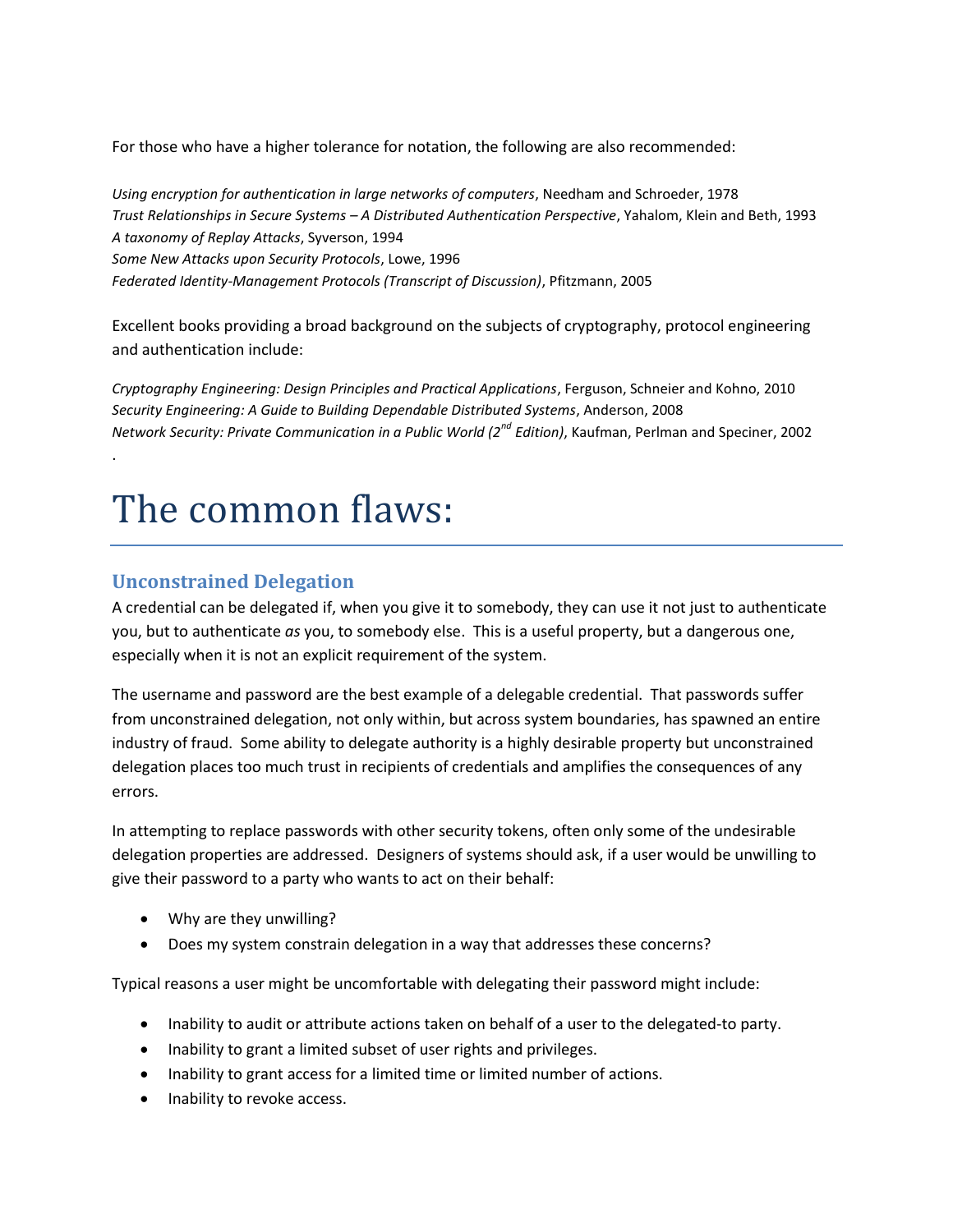A good protocol will address all of these concerns, not just provide a password-equivalent by a different name.

Bearer tokens are most commonly exploited by attackers for their delegation properties. A bearer token is one which, like their namesake bearer bonds, requires nothing other than the instrument itself to be used. Bearer tokens are common in many systems and flavors: SAML, OAuth2, HTTP cookies, even Kerberos in some usages. Bearer tokens are attractive targets to attackers because there are many ways in which they may be disclosed in complex systems – cross-site scripting, SQL injection, confused deputy attacks or simple information disclosure flaws.

That bearer tokens may have an expiration date and can be revoked allow the customer experience to be better in the event of a data breach, but typically only after the damage of an attack has been done. Consider that credit cards numbers are also bearer tokens – their expiration period and ability to be revoked has not made them any less interesting to criminals.

Bearer tokens may be necessary in some situations, such as redirect-based protocols with passive requestors (browsers), but for active clients such as web services or rich mobile apps, there is rarely a good reason not to perform key agreement and require holder-of-key proof to use a token. There are well-established and standard mechanisms for doing so and the computational cost is quite low for even the least-expensive modern hardware.

#### *Solutions*

Best practices to reduce the risks of unconstrained delegation include:

- Mark authentication artifact with their intended target, as with a SAML AudienceRestriction or WS-\* AppliesTo header.
- Indicate in the artifact, or in state associated with the artifact, the subset of resources or privileges authorized, rather than simply an identity.
- Avoid bearer tokens. Build key exchange / agreement into the protocol and require proof-ofpossession of the key to use an artifact, to reduce risks of disclosure in transit or from data at rest.
- Limit the lifetime of authentication artifacts.
- Indicate in the artifact and in application logs the principal being delegated to, and acting on behalf of, the ultimate authorizing principal.

## **Unbound Composition of Transport and Message Security**

A common pattern for modern cryptographic protocols is to attempt to compose the necessary properties of an authenticated exchange using both transport and message-level security. The pattern is expressed most clearly in web service security bindings referred to as "mixed mode" or "message credential with transport security". A transport protocol, usually TLS, is used to provide confidentiality, integrity, and to authenticate the server to the client. Authentication of the client by the server is provided by an inner mechanism tunneled over the secure transport. This provides a great deal of convenience, flexibility and performance. TLS is broadly available, and the inner context token can allow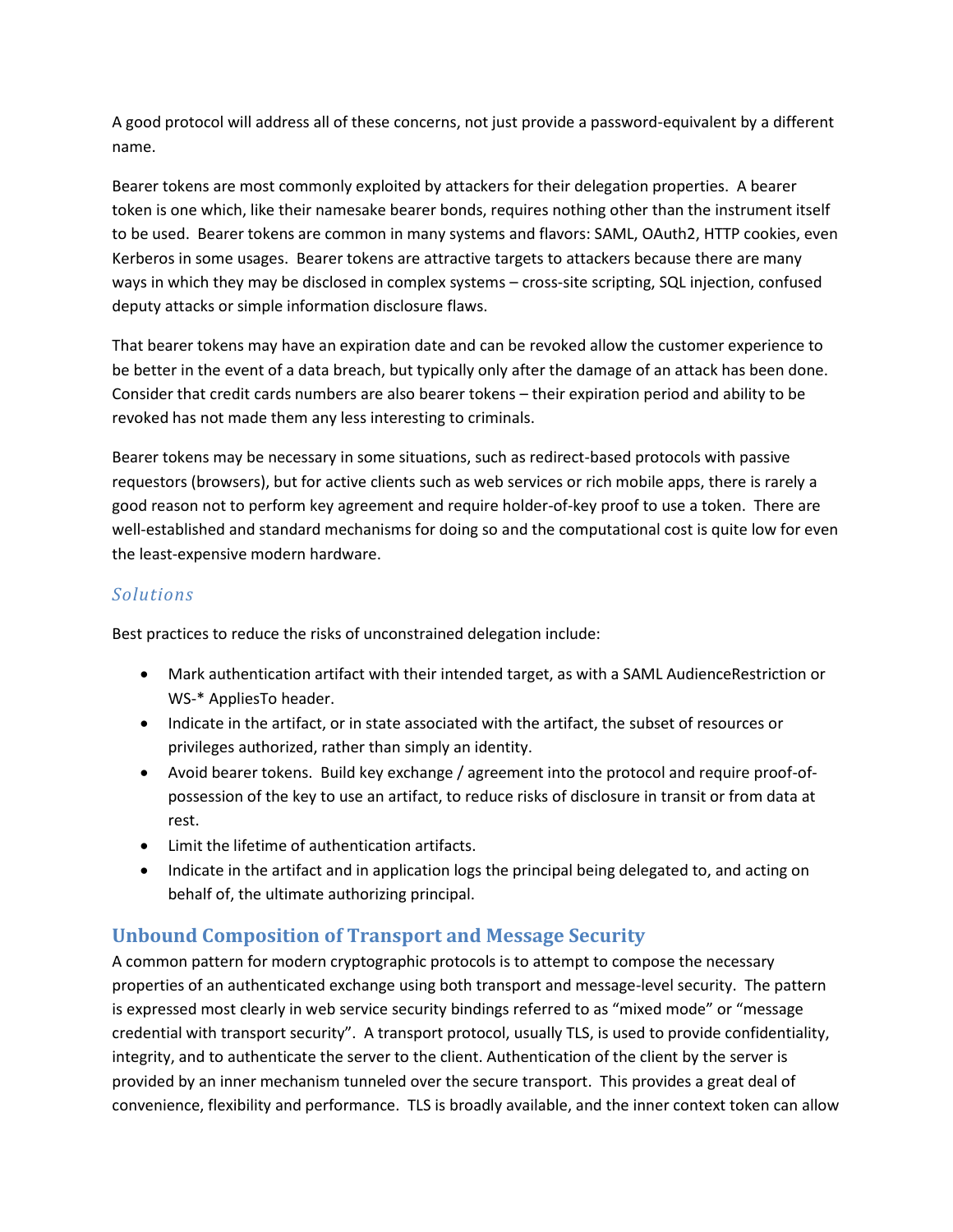interoperability with a wide variety of existing credential types such as Kerberos, X.509 certificates, SAML tokens or username/password. For many of these token types, some level of proof-of-possession of the credential may be supplied by signing a header or timestamp, but not the entire message.

In addition to providing confidentiality and authentication, cryptography can serve to bind together parts of a message in a protocol. When message parts are protected independently, or when the protections use entirely different keys, an attacker may be able to separate the message parts and recombine them in unintended ways.

Practical exploitation is possible when an adversary can take a received authentication artifact and forward it over a newly constructed secure transport tunnel to a different endpoint. This is relatively easy for artifacts and protocols that are not scoped to a particular target server. The adversary convinces a client to connect to it and send it a credential. The adversary then connects to another server, over another TLS channel, and forwards the credential. With a bit more sophistication, even artifacts scoped to a target server may be vulnerable to forwarding. Protocols and security bindings vulnerable to this style of attack include:

- NTLM and Kerberos over HTTP(S)
- Various authentication methods of SASL and EAP
- Authentication exchanges which rely on IPSec for confidentiality and integrity
- Renegotiation in SSL and TLS for client certificate authentication
- WS-\* message credentials unbound with transport security
	- o Certificate tokens used without a signed and verified AppliesTo header
	- o SAML tokens used without an AudienceRestriction
	- o Kerberos tokens where the server SPN is specified by an un-trusted WSDL

The WS-\* Kerberos case is particularly demonstrative. Kerberos tokens appear to follow many best practices. They are scoped to a particular server, negotiate key material, and require proof-ofpossession by the client to use. But attacks are still possible:

Alice, our client, is about to engage in a transaction with Mallory, an (unbeknownst to Alice) malicious server. Alice retrieves a WSDL document from Mallory. Mallory's WSDL says she willing to accept Kerberos authentication, and that her Service Principal Name (SPN) is Bob. With no way to verify if this is really Mallory's SPN, Alice gets a Kerberos ticket for Bob, and forms a message. She includes as her message credential a Kerberos AP-REQ and a signature over a timestamp header using the Kerberos ticket session key. She sends this with her message to Mallory, over TLS. Receiving this, Mallory establishes her own TLS connection to the real Bob, and sends her own payload using Alice's Kerberos token and signed timestamp.

Other attacks are possible if the same token used without transport security can be re-used in a mixed mode binding. For example, if a Kerberos token intended for an endpoint which enforces a proof-of-key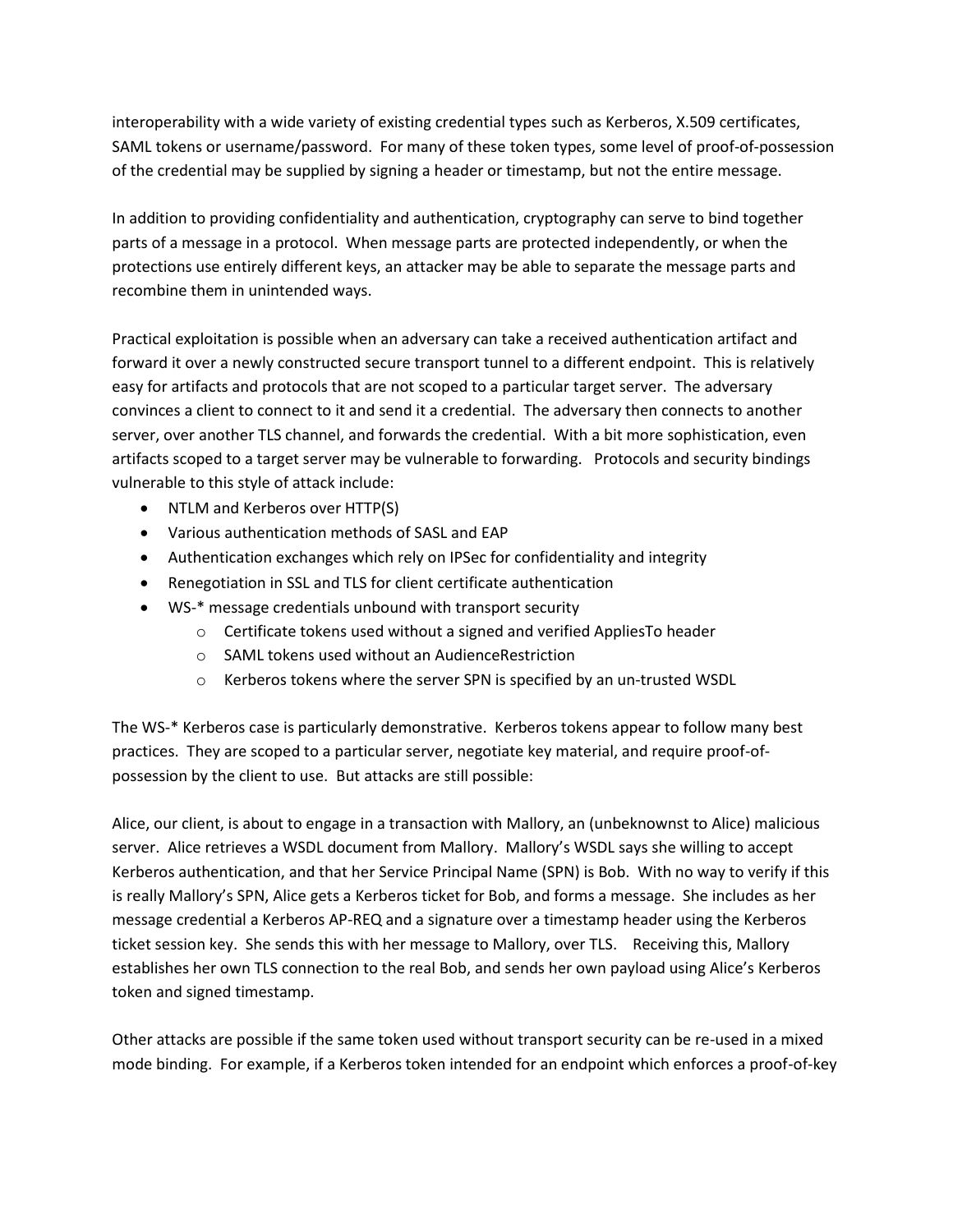policy can be intercepted and replayed against a mixed-mode binding without knowledge of the token secret.

#### *Solutions*

Channel bindings and service bindings provide solutions to this problem.

A service binding is an indication of either the intended target of authentication (when it can be determined securely), or the service endpoint name to which a credential was sent (when that can be determined securely) which is cryptographically bound to the credential. The AppliesTo header used with the WS-\* X.509 Certificate Token profile is an example of a service binding, as is the AudienceRestriction of a SAML token. To prevent the first Kerberos attack described above, the endpoint name could be used as a service binding. Alice has no way to verify Mallory's real SPN, but if she included in her signature a header containing the verified TLS subject DNS name to which her message was being sent (mallory.example.com) or the TLS certificate thumbprint, the real Bob could verify if this identifies the endpoint on which he received the message.

A service binding would not stop the second attack, however, unless it was set to an explicit "null" value for tokens sent over an insecure channel.

A channel binding, in the words of RFC 5056, "allows applications to establish that the two end-points of a secure channel at one network layer are the same as at a higher layer". To continue our Kerberos example, if Alice included in her token or signed data the TLS Finished message of the channel over which she sent her credential, or an explicit null for messages not sent over a secure channel, Bob could use this to verify that the holder of the credential was connected to the same TLS channel Bob received it over, eliminating the possibility of a man-in-the-middle.

Real-world implementations of solutions to this kind of forwarding attack include last year's "Enhanced Protection for Integrated Windows Authentication", which supplies both channel and service bindings as part of NTLMv2 and Kerberos protocol messages, and "draft-ietf-tls-renegotiation-01", which uses the TLS Finished message to bind inner cipher suite and client certificate renegotiations to the originally established outer TLS channel.

Another solution is to simply avoid "mixed-mode" security bindings. Channel binding is accomplished implicitly when the same mechanism is used to implement and bind all security properties of an exchange, such as using GSS-API with Kerberos for authentication and the negotiated session key for integrity and confidentiality.

## **Un-Scoped or Over-Scoped Authority**

The typical identity, authentication or authorization system has some domain of names that can identify principals in the system. The problem of un-scoped or over-scoped authority arises when a party issuing claims or assertions is trusted to issue them for parts of the namespace for which it is not authoritative for, such as names outside of its bailiwick, for well-known identifiers that should only have internal meaning, or when a system does not allow the possibility of namespace partitioning.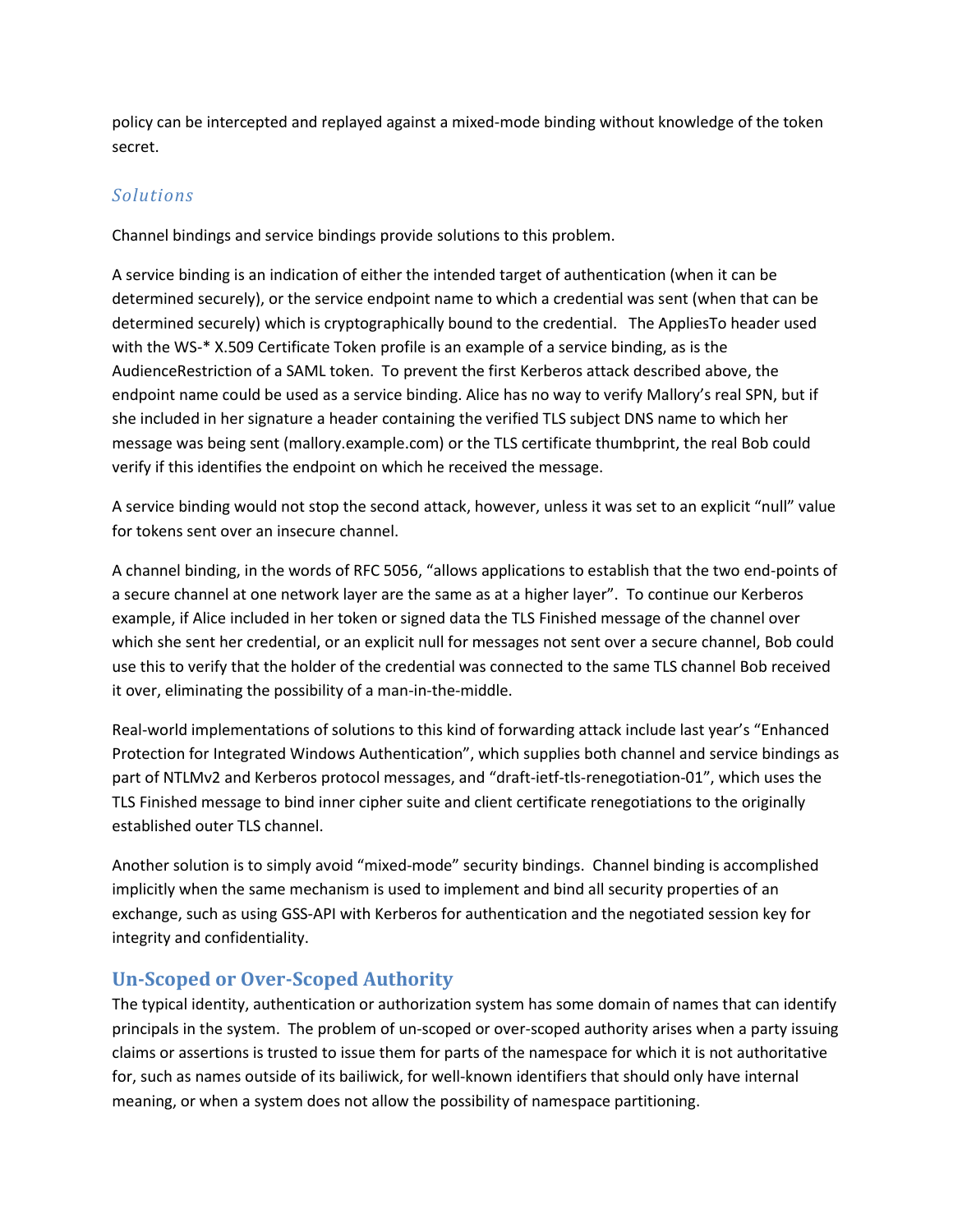PKIX, the global PKI used for SSL/TLS, is the worst offender in this category. Although it is possible to specify a name constraint that limits the subject names a given Certification Authority may certify, this feature is rarely implemented and even less often used. In practice, every public CA configured for a platform is trusted to certify every name. There are dozens of public authorities, and all are equally trusted, though all are not equally trustworthy. Worse yet, these same CAs are trusted by default to certify non-unique or internal names, such as single label hostnames (e.g. "mail"), non-assigned-FQDNs ("web.internalonly"), or IP addresses, effectively rendering useless any local or enterprise authority that might actually be the trusted authority for a given relying party.

This problem is also somewhat common in enterprise federation scenarios. Administrators configure a "trust relationship" with a business partner to be able to accept credential assertions or claims from them and authorize access to resources. All too often, such trust is over-provisioned. For example, the Air Force may want to accept claims from Boeing for access to some resources. However, it should take care that Boeing is only allowed to present claims for *worker@boeing.com*, and not for *administrator@airforce.mil*, or *worker@lockheed.com*. Even when systems get these restrictions correct for user principals, they often fail to do so for server principals. For federated identity protocols that don't use TLS, allowing a client to properly authenticate a remote server can be critically important. When configured for federation by the Air Force, can Boeing assert the identity of "fileserver.airforce.mil", or just "fileserver"? For protocols that do use TLS but must access resources certified by foreign enterprise authorities, the same issues previously discussed for PKIX re-emerge. There is no way for the Air Force to trust Boeing's enterprise authority to assert <https://files.boeing.com/> without it also being able to asser[t https://internal.airforce.mil/](https://internal.airforce.mil/) (or [https://www.microsoft.com,](https://www.microsoft.com/) for that matter) other than a mightily obscure, badly documented, inconsistently implemented and almost unused feature of X.509: cross-certification with name constraints.

Active Directory's Kerberos implementation in Windows 2000 provides two more examples of problems with un-scoped trust. The first is in the implementation of delegation. In Windows 2000, a server can be marked as "trusted for delegation". This allows the server to delegate appropriately-issued Kerberos credentials it receives to any other principal in the domain. This means that any server so marked has the same effective privileges as the Domain Controller: so long as it can lure a given user to authenticate to it, it can use that user's credentials anywhere. As a result, most security guidance recommended against ever using this feature. In Windows Server 2003, Kerberos Constrained Delegation (A2D2) was introduced. Servers configured for A2D2 are only allowed to delegate to certain, administratively designated, principals.

The other example of unconstrained authority in Windows 2000 Kerberos came from cross-forest trusts. Using the SID history feature, the Privilege Attribute Certificate included with Kerberos tickets from a foreign realm could include SIDs for identities in the local forest, including well-known, privileged identities, allowing an elevation of privilege by the foreign KDC. To address this issue, in 2002, Microsoft added SID filtering and quarantine, which removes any SIDS that are not relative to the trusted domain from any authorization data that is received from that domain.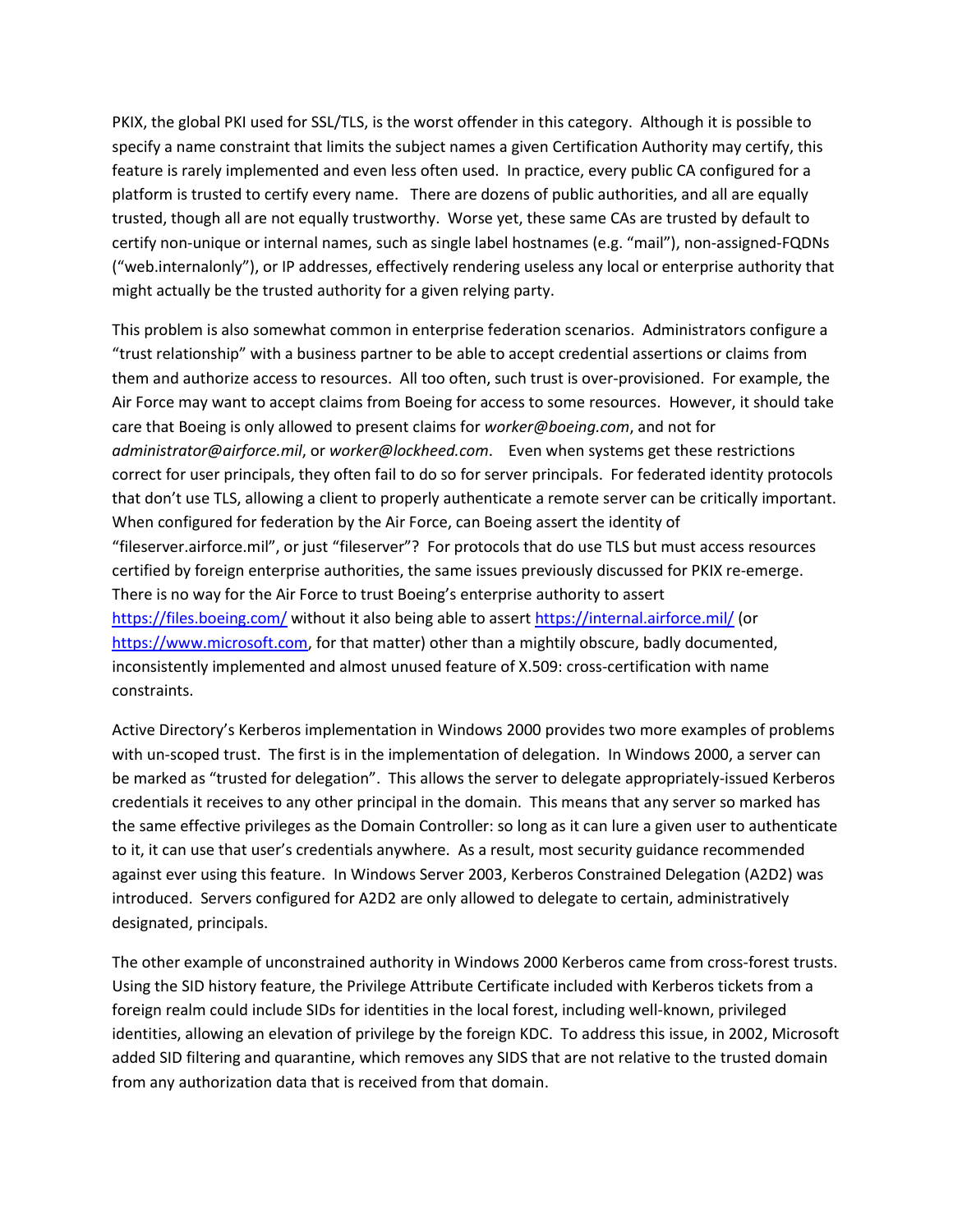#### *Solutions*

Define the bailiwick or scope of trust for an authority as an inherent part of protocols, when possible. Make configuration of this a mandatory part of establishing a connection between two systems and filter any claims not relative to the issuing authority.

Though it is simply a matter of language, the author prefers to use the phrase "configure a federation counterparty" to the more common "establish a trust relationship" when describing cross-domain trust establishment ceremonies to highlight the partially cooperative, partially adversarial nature of any such relationship and discourage over-broad grants of authority.

Avoid the use of unqualified or "local" names and identifiers in distributed systems. The days of closed networks are over.

## **PKI, PKIX and SSL/TLS Dependencies**

SSL and TLS are the most successful security protocols in history, and are the only reasonable option for securing the HTTP traffic that constitutes a huge segment of Internet traffic today. Although many consider PKIX to be a failure as a distributed identity technology due to the lack of uptake of client certificates outside of the enterprise, it remains the most successful global-scale, universally adopted and interoperable distributed identity system. As such, even directly competing systems and protocols have strong incentives to use, interoperate with and build upon SSL/TLS and PKIX.

This is not, in itself, a flaw, but incorrect assumptions about how PKIX works can quickly lead to mistakes. A few things that should be kept in mind by protocol designers hoping to bootstrap from or interoperate with PKIX include:

- Public CAs are trusted by most client libraries to certify, and have a history of actually issuing credentials for, non-unique names. Examples of such names include unqualified DNS names (e.g. "mail"), IP addresses, and names that do not end in a recognized TLD (e.g. "secure.instantssl").
- A client certificate from a public CA has little or no assurance value. They can be obtained for free and are verified only by unprotected email messages. Only the E component of the Subject DN has any meaning at all. The CNAME component of the Subject DN of a client certificate from a public CA might contain literally anything.
- Some public CAs have been willing to issue certificates with any OID extension not in the set they explicitly recognize and distinguish on, which might be as small as [Basic Constraints, Subject, EKU].
- Many PKIX client libraries do not verify CRLs or OSCP information. .

TLS has also been subject to a variety of unfortunate breaks in the last five years. Protocol authors may argue, especially for protocols specifically targeting the World Wide Web, that their work can never be more secure than HTTPS. If HTTPS is broken, security for the entire Web is broken. This is true to a point, but authors should be cautious about putting all of their eggs in the HTTPS basket, with all of its associated complexity. At the very least, authors of high-value identity systems should be cautious that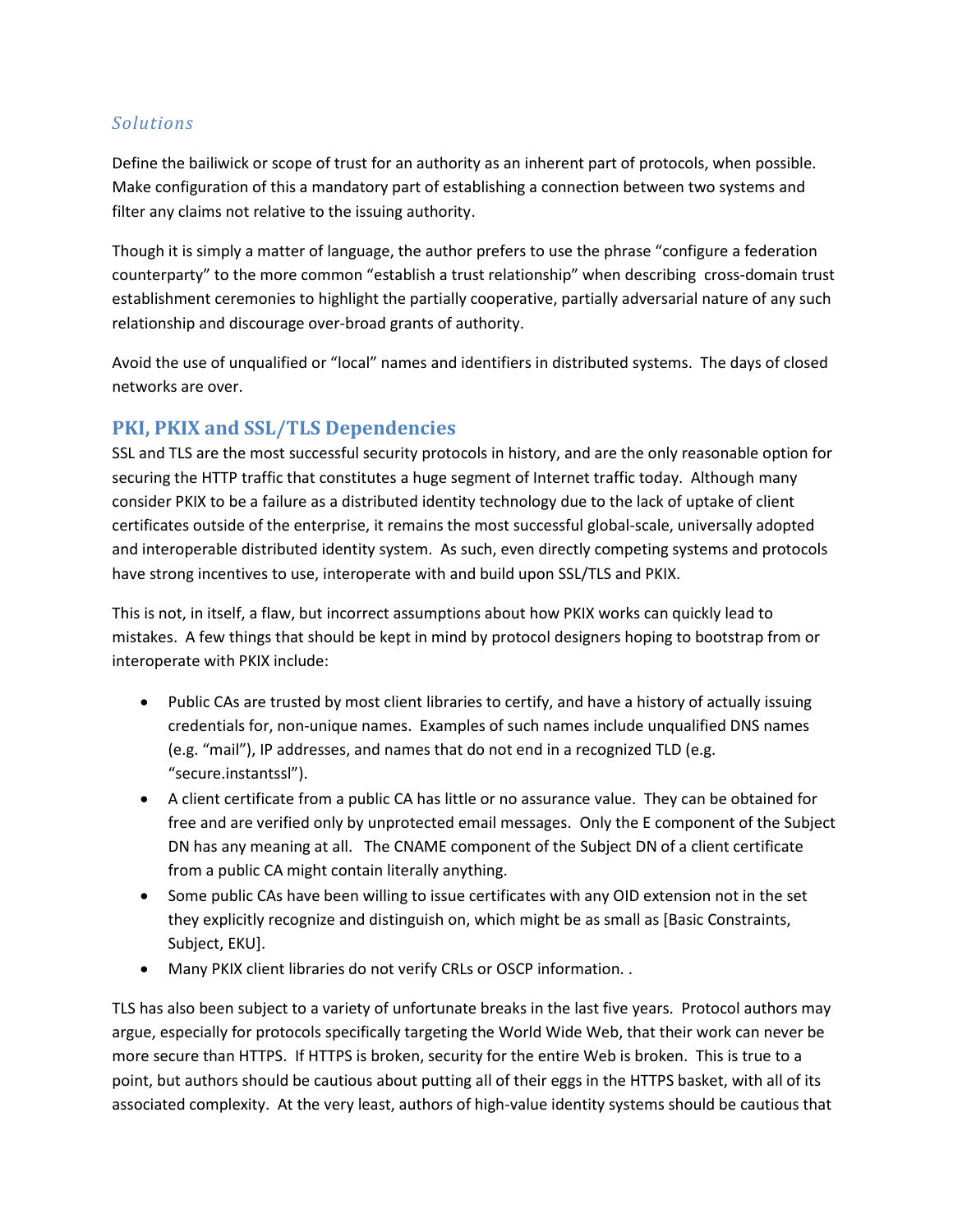a short window of vulnerability in TLS does not expose their users to indefinite risks such as the exposure of long-lived bearer tokens.

Distributed authentication systems that depend entirely on TLS for security are also often poorly configured. Many organizations do not use valid certificates for testing due to the costs of obtaining such a certificate from a commercial CA or the effort involved in configuring a test CA. Two common failures arise as a consequence: Either the valid certificate credentials used in production environments are also used in development, test and staging environments, breaking the principle of separation of duties and exposing this key to many unjustified parties, or test systems are configured to disable certificate checking, and these checks are never re-enabled when the system goes live.

#### *Solutions*

Avoid protocols that rely exclusively on TLS to make all of their security guarantees. Use additional mechanisms to provide redundant protection for high value messages. The discipline involved in creating protocol messages that *can* be authenticated (as opposed to, e.g. HTTP) is quite useful for designing robust protocols, even if such protections are optional and not employed in the common case.

Where HTTPS is the only protection for messages in an identity system, ensure that high value messages have a short lifetime. A momentary compromise of HTTPS should not result in a permanent compromise of individual users' identities or of the entire identity system.

## **Impedance Mismatch in Identity Contexts**

Formal methods of analysis can provide strong proofs of the assumptions of a given protocol. Unfortunately, real distributed systems interoperate, and protocol messages and identities, claims and attributes often cross between systems with different definitions for the scope and meaning of these artifacts or concepts. Formal analyses rarely attempt to cross these boundaries and it is often at these "joints" that security problems arise.

Confusion about the granularity or scope of an identity or authN/authZ scope is a common cause of problems at interoperability boundaries. Consider the following list of the different scopes for an "identity" in some common systems: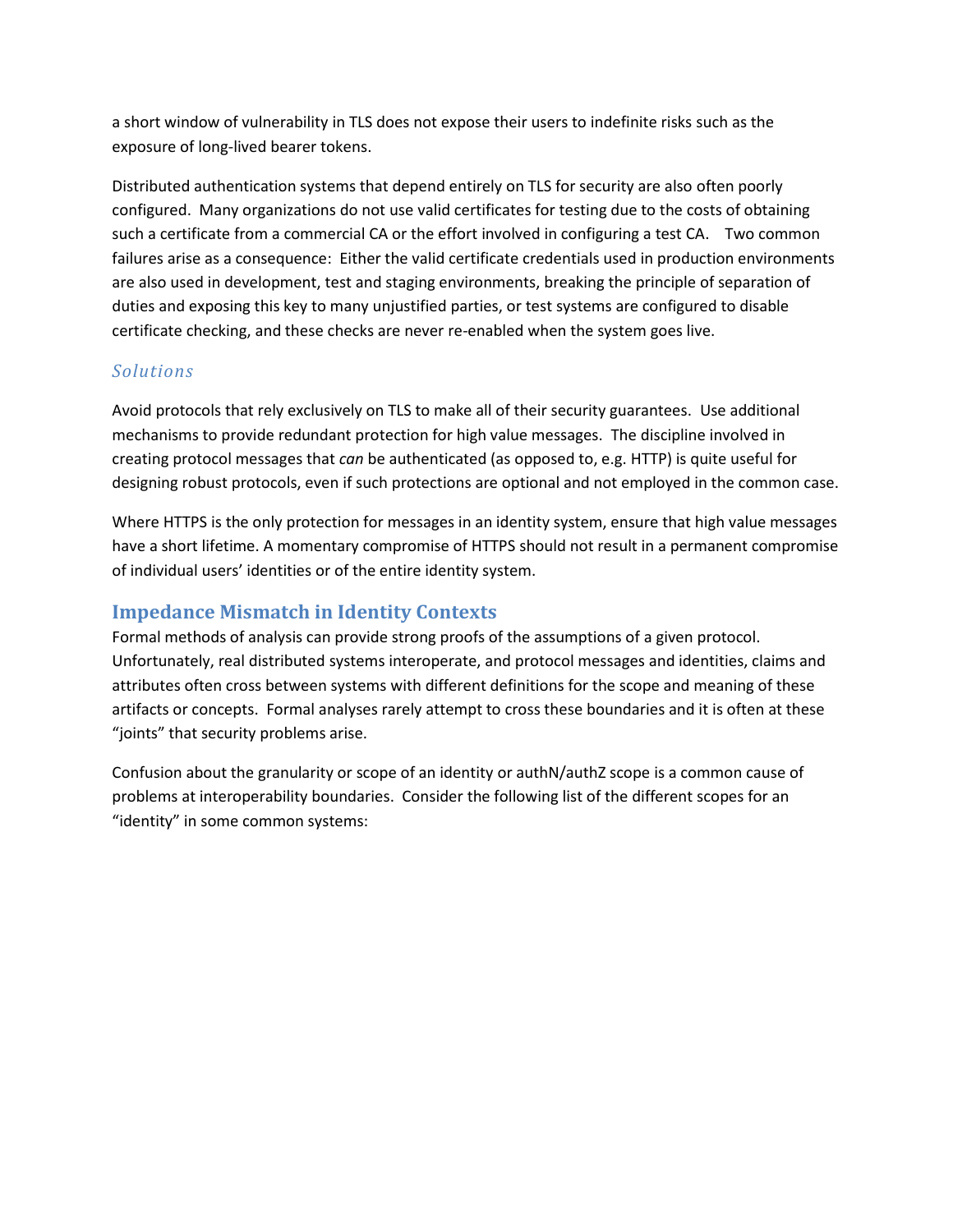| System                           | Scope of "Identity"            | Wildcards      | Implied or explicit       |
|----------------------------------|--------------------------------|----------------|---------------------------|
|                                  |                                | allowed        | hierarchical structure    |
| <b>PKIX</b>                      | Any X.509 or LDAP              | Application    | Application dependent     |
|                                  | Distinguished Name for a       | dependent      |                           |
|                                  | Subject, plus Subject          |                |                           |
|                                  | Alternative Names.             |                |                           |
|                                  | Distinctions on KU, EKU and    |                |                           |
|                                  | other arbitrary extensions in  |                |                           |
|                                  | an application dependent       |                |                           |
| <b>TLS</b>                       | The Subject CNAME as a DNS     | For initial    | <b>No</b>                 |
|                                  | name, or DNS type Subject      | component      |                           |
|                                  | Alternative Name in an         | only, and only |                           |
|                                  | X.509 certificate. Single      | below TLDs     |                           |
|                                  | label names and IP             |                |                           |
|                                  | addresses are also allowed.    |                |                           |
| <b>DNS</b>                       | A fully-qualified Domain       | Yes            | Yes                       |
|                                  | Name, zone key.                |                |                           |
| Active, browser-                 | Same-Origin Policy: host,      | Yes            | Yes - a script can re-set |
| rendered content                 | port, protocol, but not path   |                | self.domain to parent     |
|                                  |                                |                | domain                    |
| Active, browser-plugin           | Variants on Same-Origin        | Application    | Application dependent     |
| content                          | Policy, typically adding site  | dependent      |                           |
|                                  | of code origin                 |                |                           |
| <b>HTTP WWW-</b>                 | Site, for Basic, Negotiate,    | <b>No</b>      | No                        |
| <b>Authenticate header</b>       | NTLM, Kerberos. URL sub-       |                |                           |
|                                  | path for Digest                |                |                           |
| <b>HTTP cookies</b>              | Same-Origin Policy, plus URL   | Yes            | Yes                       |
|                                  | path                           |                |                           |
| <b>Kerberos</b>                  | SPN or UPN                     | No             | No                        |
| <b>NTLM</b>                      | SPN/UPN, but effectively       | No             | No                        |
|                                  | <b>Active Directory Forest</b> |                |                           |
| <b>OAuth</b>                     | Opaque identifier              | Application    | No                        |
|                                  |                                | dependent      |                           |
| OpenID                           | Email address or URI           | No             | Yes                       |
| <b>Strict Transport Security</b> | Host                           | No             | No                        |
| header                           |                                |                |                           |
| Web server                       | Host, or URL path, e.g. for    | N/A            | Full host implied as      |
|                                  | blogs                          |                | administrative scope.     |
| <b>Web service</b>               | Host, port and protocol, or    | N/A            | No                        |
|                                  | URL path. Application-         |                |                           |
|                                  | dependent.                     |                |                           |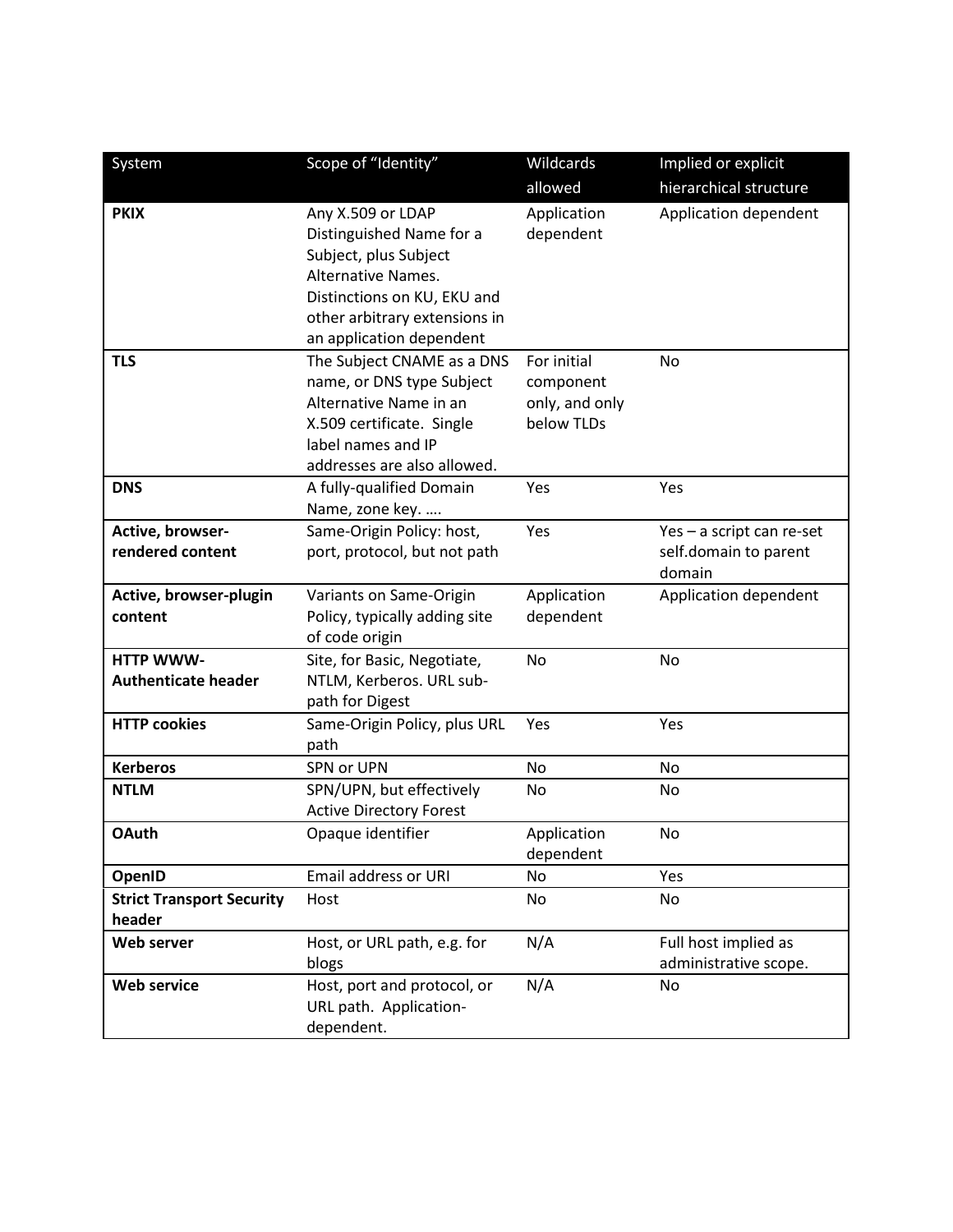Consider the difficulties this matrix presents for systems that attempt make identities and authentication artifacts portable and interoperable across protocols, or that bootstrap one form of credential from another.

How does one authenticate with Kerberos when services at<https://foo.example.com/users/bob> and <https://foo.example.com/users/alice> are different principals? How can an SPN be formed for an HTTPS service that is registered only as "\*.example.com" in DNS and X.509? There is no way to reliably cover all cases in current implementations.

What if a blog or SharePoint site with a sub-hostname identity requires a user to add it to the Trusted Sites zone in Internet Explorer, or enable WWW-Authenticate header authentication? The user cannot avoid granting privileges to other identities on the same server.

Other related and subtle distinctions can open systems to attack and failure. What are the valid characters for a hostname, login name, UPN, OpenID, certificate subject, or SAML subject? Can they all be parsed safely along the full multi-protocol path and in all contexts of a composite system?

#### *Solutions*

There are no easy solutions to this problem. Avoiding errors from impedance mismatches requires careful human attention to the exact semantics and scope of the identities, authentication and authorization contexts across all the protocols and systems being transited. A few rules of thumb include:

- Specify clear rules for the meaning and scope of names in all contexts at interoperation points between protocols. It may be necessary to introduce and verify new restrictions on the scope or format of existing protocols and credentials.
- If an identity may occur in a web browser security context, avoid making it more granular than a hostname.
- Systems which specify only end-entity principals within a partitioned namespace are easier to interoperate with than those which allow hierarchies and wildcards.
- $\bullet$

## **False Dilemmas in Adoption vs. Assurance: Is Crypto "Too Hard"?**

Where academics are interested in the provable security properties of a system, engineers and businesspeople are interested in adoption. Cryptosystems are designed and deployed in the real world primarily to enable commerce. An unused system provides no security benefit to anyone. A good system is one that is able to achieve broad adoption by being not just easy to use for end-users, but easy to implement and interoperate for partners.

Many of the weaknesses in recent protocols arise because well-understood security mechanisms have simply been left out. This is due to a belief that any cryptographic security measures beyond the use of TLS will create barriers to entry and hamper the success of the protocol ecosystem. In many cases,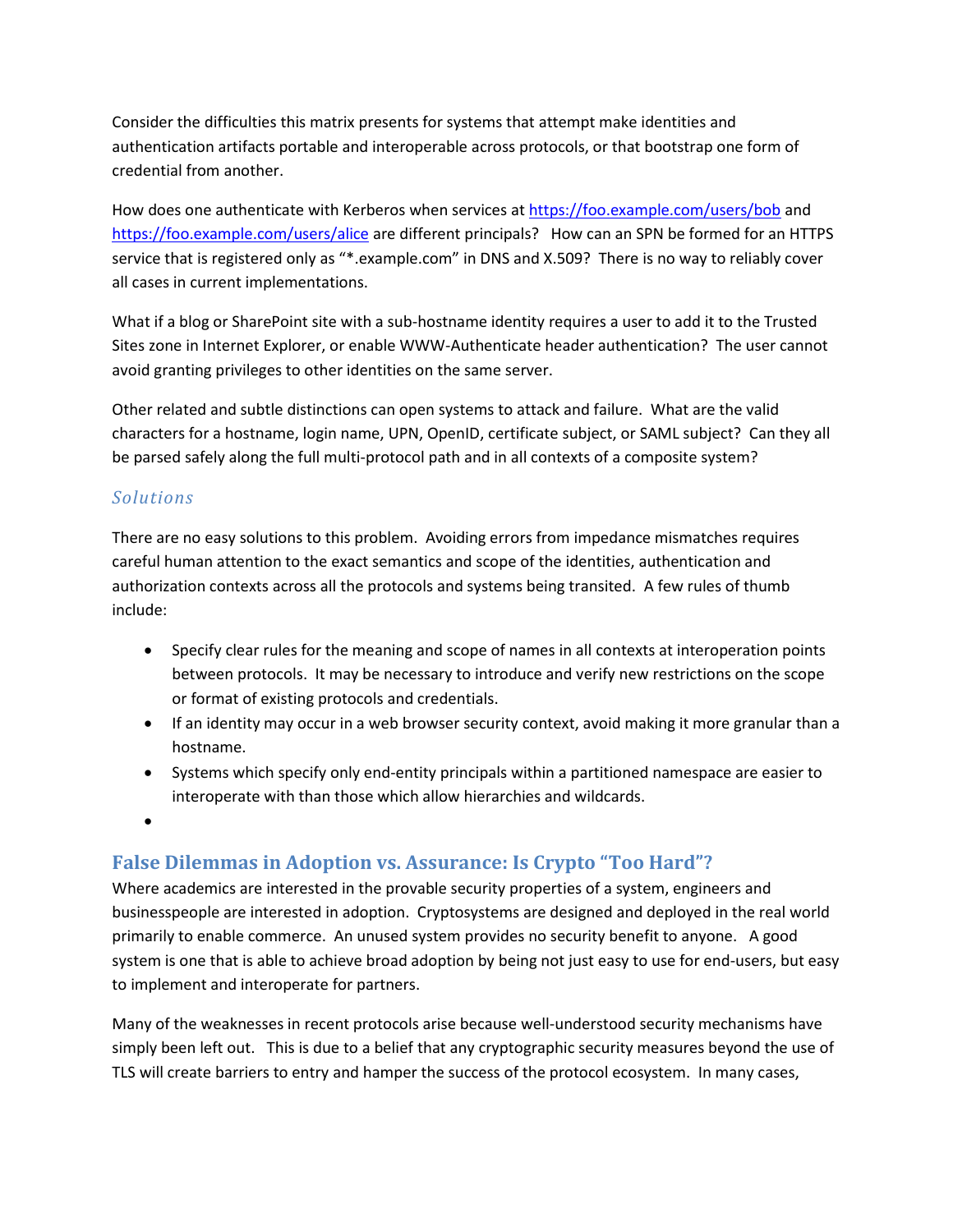these perceived choices between adoption and assurance are false. High assurance can often be provided with at little cost to entry and interoperability if a few basic principles are followed.

### *Bearer Tokens vs. Holder-of-Key Proof*

Both the Needham-Schroeder protocol for key exchange in distributed systems and RSA public key cryptography were invented in 1978, when the Apple ][ was the pinnacle of personal computing and it had been only a year since the first Unix system sent a TCP packet. In the last decade, enterprise Kerberos and global-scale PKI have deployments numbering in the billions, and there is more software code on the typical smartphone in a teenager's pocket than may have been written in history up to 1978. We, the engineering community, should be collectively ashamed that authentication and authorization systems designed in 2010 and intended for use by protocol-aware software agents are defaulting to bearer tokens because having to "find, install and configure libraries" for basic cryptography is considered too hard, compared to "the convenience and ease offered by simply using passwords". Using a library to perform an HMAC or signature is not too difficult nor too much to expect of developers in the  $21<sup>st</sup>$  century.

The main legitimate reason to use a bearer token is when authentication logic is being tunneled through other protocols where some of the participants are not aware of the inner protocol. Good examples include most Web single sign on schemes, such as SAML, Liberty or WS-Federation Passive Requester Profile, where a protocol-unaware web browser is used to ferry an authentication token via means of HTTP redirects. While we have been stuck with web browsers as "the only client that matters" for a decade now, the appearance smartphones and "apps" as a major consumer and emerging business platform gives us an opportunity to leave these bad habits behind.

#### Solutions

When protocol-aware software agents are being used, there is little reason to not create session keys and require proof of possession of such a key for important protocol messages. Problems of scale, performance and key distribution can and have been solved. Widely deployed protocols such as Kerberos , NTLM and the Liberty Alliance family of protocols provide example patterns for distributed exchange of temporary session keys and authorization material. They have proven both fast and scalable in extremely large and distributed deployments.

When bearer tokens must be used, if a key is known for intended recipients, encryption to make relevant portions of a bearer token confidential to the intended recipient can offer additional protection. (Although receivers should be careful not to confuse confidentiality with authentication in such cases.)

For use cases that genuinely require non-software actors be able to participate in a full protocol exchange (e.g. humans with no more than cut-and-paste as a toolkit), see the "Build Two Protocols and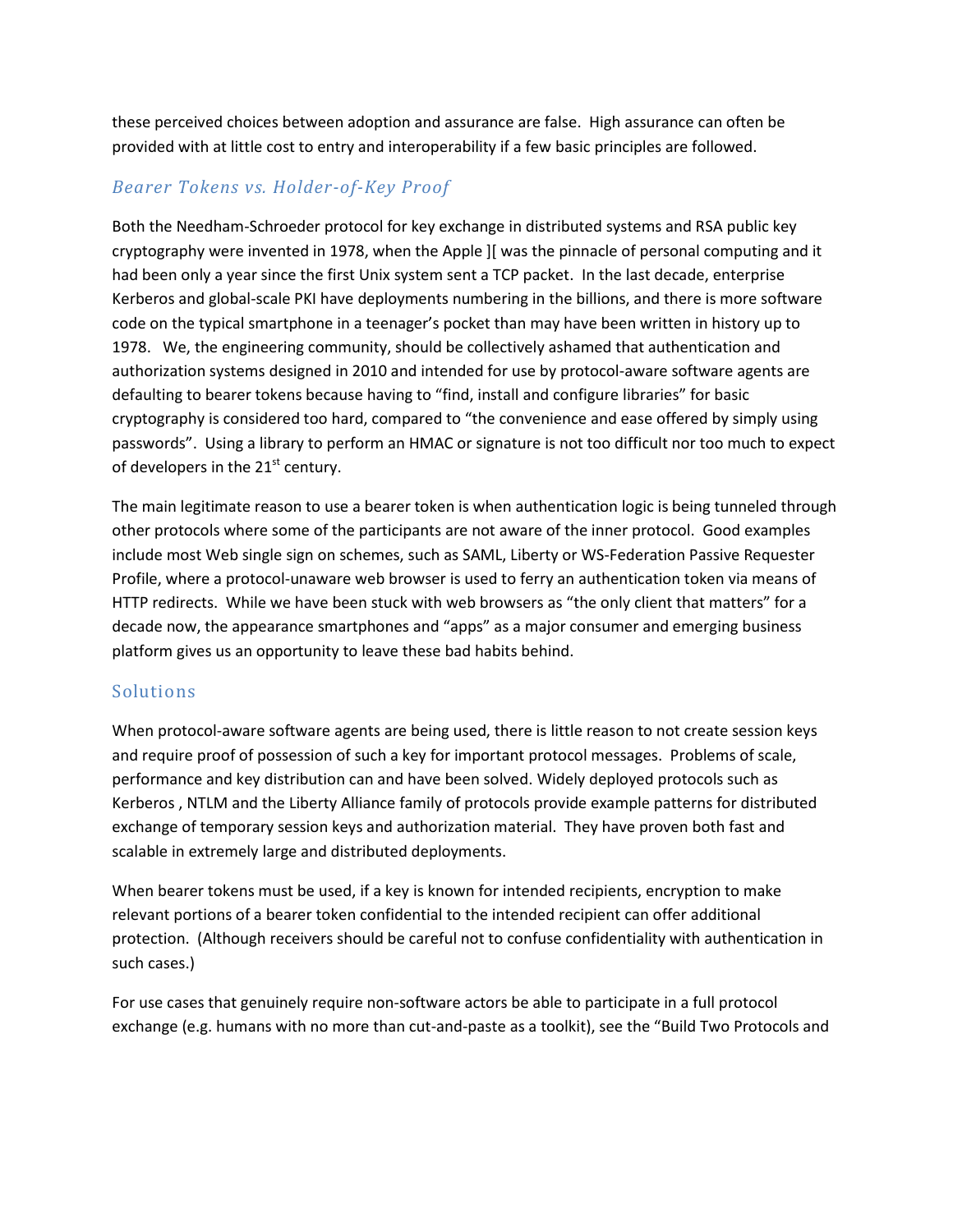Incentivize" discussion below, or write a tool dedicated to the particular human interaction, such as a PowerShell commandlet or the GoogleCL<sup>1</sup>.

## *Canonicalization and Transformation*

In the author's experience, the perception that proof-of-possession mechanisms for tokens are "too hard" often arises from a particular set of confusions and design choices. Performing basic encryption operations is not hard; canonicalizing messages to be signed can be. Canonicalizing XML turns out to be *very* hard. Many of the difficulties around interoperable signing and verification in OAuth 1.0 were related to canonicalization. Though counterintuitive, experience seems to indicate that it is easier to write a lenient parser than a strict serializer.

The idea expressed in XML Digital Signatures v1.0 that one should "sign what is seen", not what is said, turned out to be a misleading intuition, and a layering violation. Cryptography can only deliver a few things: it can provide confidentiality, guarantee authenticity, bind together the parts of a message, and serve in producing random numbers. Ensuring that every well-formed message has an unambiguous meaning MUST be the responsibility of higher layers of a protocol. Introducing complex canonicalization or transformation mechanisms (such as XSLT) directly into the protocol operations intended to guarantee authenticity or bind parts of a message together makes the implementation of such systems difficult and prone to security errors.

## Solutions

Protocol designers should strive to avoid designs where:

- Active intermediaries rely on being able to transform the literal contents of a message in a signature-preserving manner that preserves cryptographic guarantees authenticity, integrity or binding.
- A sender of a message can request complex operations of a receiver as part of verifying the authenticity, integrity, or scope of a message.

If these are absolutely necessary features, a protocol should also provide a "point-to-point literal" mode with minimal requirements for message canonicalization and transformation. The total computing resources necessary to authenticate a message should be deterministic and depend only on the message size, key size and cryptographic algorithm.

## *Key Discovery and Revocation Checking*

The same complexity concerns around canonicalization and transformation during message processing exist for key discovery and revocation checking, but are more difficult to avoid. Since these are often network operations, they violate the previously stated principles that authenticating a message should require a deterministic set of resources, and that message senders should not be able to compel behavior of message receivers.

 $\overline{\phantom{a}}$ <sup>1</sup> <http://code.google.com/p/googlecl/>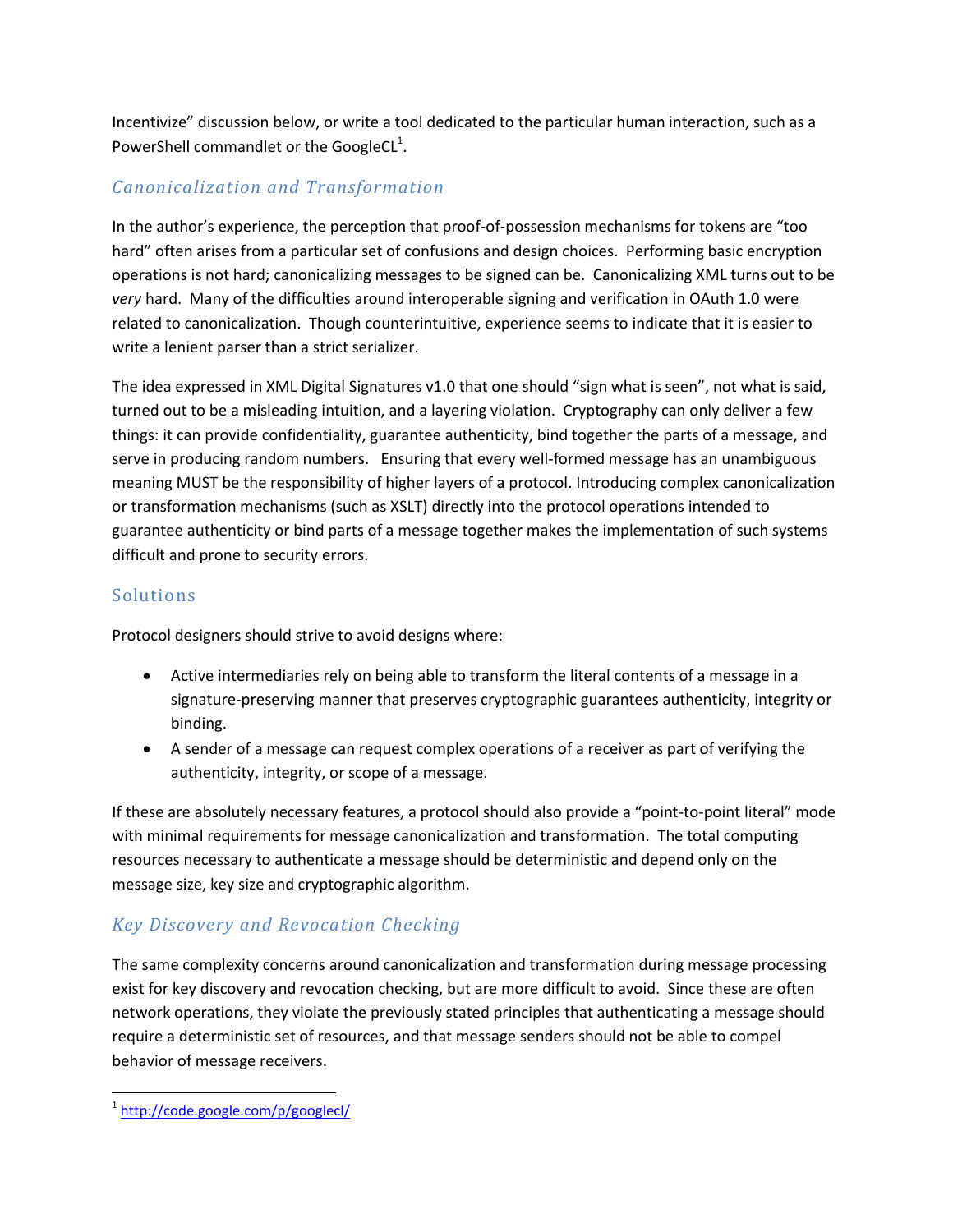#### Solutions

 $\overline{\phantom{a}}$ 

Operations required to authenticate a message, including checking the revocation status of a credential or retrieving a public key, should never require client-authenticated operations to avoid the possibility of becoming a confused deputy. Examples of bad and good requirements for verifying a protocol message include:

**Bad:** My key is the result of the following XSLT transformation of the resource at: [*CIFS UNC path*]

**Good:** My key is the entire content of the resource at: [*anonymously accessible HTTPS URL or LDAP DN*]

Processing the content of a message may require more complex operations, but these should only be undertaken once the message itself can be authenticated and, therefore, those actions authorized.

Where key retrieval must be authenticated, (such as when retrieving a symmetric key) protocols should specify and receivers expect a symbolic name, rather than an arbitrary URI. Use of symbolic names forces protocol participants to define policies around how to locate and authenticate resources. Use of arbitrary URIs for key retrieval or revocation checking often results in implementations delegating these tasks blindly to platform or library facilities with much greater functionality than necessary, creating significant risks of confused deputy or denial-of-service attacks.

## **Avoid Options. Build Two Protocols and Incentivize.**

Ian Grigg of financialcryptography.com offers as his third hypothesis of secure protocol design: "There is one mode and it is secure." Though an admirable sentiment, the experience of the author is that a more realistic summary of real world systems is: "Something's gotta give." If a protocol has only one mode, its security will be reduced until any perceived barriers to adoption are removed.

In the "Introduction to Cryptographic Protocols" chapter of their book *Cryptography Engineering*, Ferguson, Schneier and Kohno give a section of discussion devoted to incentives, calling it "a fundamental component of any analysis of a protocol."<sup>2</sup>

Where conflicts exist in the incentives for design of a protocol around adoption versus assurance, they may sometimes be best resolved by creating two protocols: one with low assurance and a low barrier to entry, and one with higher assurance and somewhat more implementation complexity.

This is not the same as creating different options for a protocol. Cryptographic algorithm agility and quality-of-service options can create different assurance levels – but at the cost of making a protocol still more complex and error prone. Having logically distinct protocols helps avoid imposing the unwanted costs (adoption vs. risk) of each class of user on the other.

<sup>2</sup> Ferguson, Schneier and Kohno, *Cryptography Engineering,* Wiley, 2010, Page 215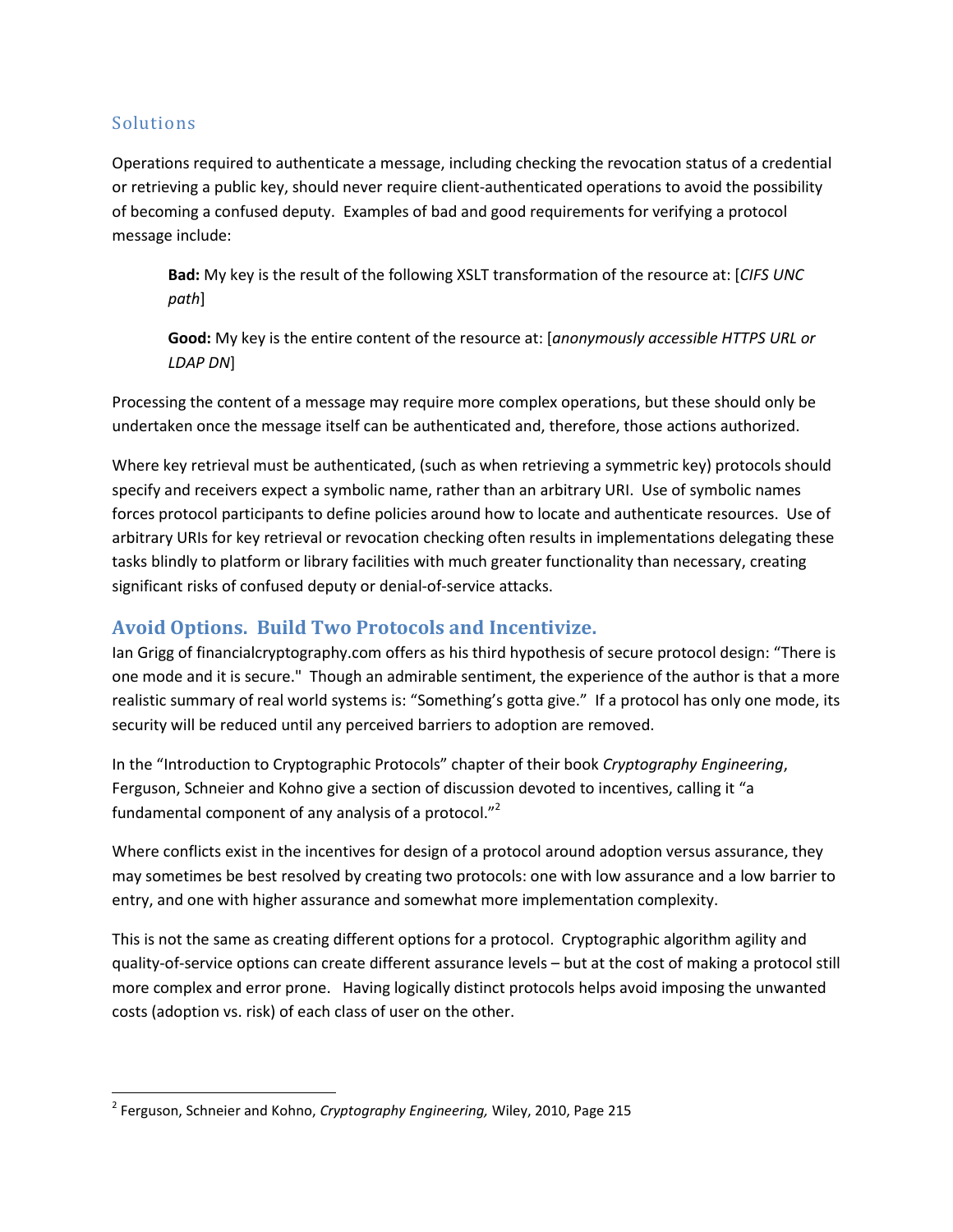The different protocols should have a built-in incentive structure to encourage self-sorting of users. For example, the low-assurance protocol might have a different fee structure associated with its use than the high assurance protocol. An example of this type of system is Google Checkout. Both signed and unsigned shopping cards can be used by merchants, with a lower fee schedule for signed carts. The unsigned cart is easy to implement and provides a low barrier to entry that allows Google to expand its reach in the market, but high value customers have an inherent economic incentive to invest in implementing the more secure protocol to take advantage of lower fees.

Where fee structures don't apply, functionality of the low-assurance protocol might be a subset of the high-assurance protocol. The SXIP protocol family is an example of this. SXIP provides an unsigned, name value pair option to allow easy adoption for consumers of low-value identity claims, but highervalue claims may be available only with the signed XML version of the protocol.

Advantages of having two distinct protocols with a proper incentive structure include:

- Distinct protocols reduce the implementation complexity for both the high and low assurance participants compared to one protocol with multiple options.
- Distinct protocols make clear which one is in use and what security guarantees are provided, reducing errors arising from improper configuration or defaults.
- If a low assurance protocol becomes the target of active fraud and attack, it can be disabled with no impact to customers already using the high assurance version. Those using the vulnerable protocol can be clearly identified and have a secure, tested, and already operational upgrade path available in the high assurance protocol.

## **Implementation Foibles**

Beyond the design flaws so far discussed, the implementation of even a correct protocol presents many possibilities for errors by the inexperienced. Among the most common observed by the author include:

- Failing to verify signatures on security tokens. This is especially common for tokens which are encrypted. Developers without a good understanding of public key cryptography incorrectly assume that receipt of a message encrypted to their key can guarantee authenticity of the sender, or that a public key can be kept private. Necessarily though, anyone with knowledge of a public key can send such a message, and the one-way nature of the problems public key cryptography is built on often means that public keys cannot be kept private from an adversary who can see a number of encrypted messages.
- Timing side channels in HMAC verification. Standard byte array comparison algorithms can leak timing information that may allow brute force guessing to be performed incrementally, and in linear time relative to key size. This common bug can be foiled by constant-time array comparison methods, or by randomization through re-applying the same HMAC algorithm to the received and calculated HMAC values prior to comparing them.
- Use of insufficiently random identifiers. Many protocols call for the use of a Universally or Globally Unique Identifier (UUID or GUID) as an artifact identifier, token reference, session ID, or other form of security capability. Often, the security of these protocols depends critically on